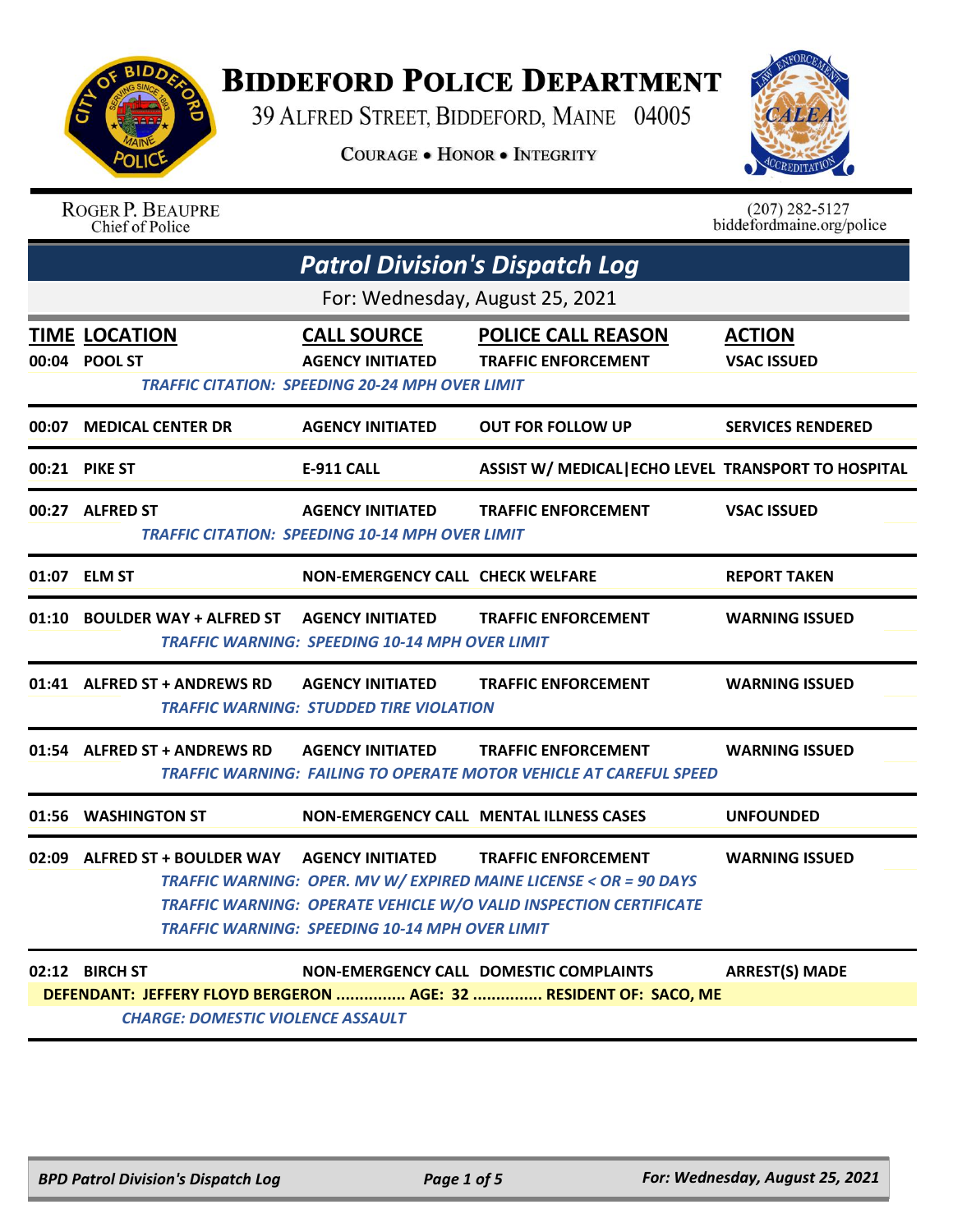|       | <b>TIME LOCATION</b><br>02:26 ALFRED ST + ANDREWS RD                                                                                                                                                                                                                                                    | <b>CALL SOURCE</b><br><b>AGENCY INITIATED</b><br><b>TRAFFIC CITATION: SPEEDING 15-19 MPH OVER LIMIT</b> | <b>POLICE CALL REASON</b><br><b>TRAFFIC ENFORCEMENT</b>                                        | <b>ACTION</b><br><b>VSAC ISSUED</b> |  |  |
|-------|---------------------------------------------------------------------------------------------------------------------------------------------------------------------------------------------------------------------------------------------------------------------------------------------------------|---------------------------------------------------------------------------------------------------------|------------------------------------------------------------------------------------------------|-------------------------------------|--|--|
|       |                                                                                                                                                                                                                                                                                                         | <b>TRAFFIC WARNING: FAILURE TO REGISTER VEHICLE</b>                                                     | TRAFFIC WARNING: OPERATE VEHICLE W/O VALID INSPECTION CERTIFICATE                              |                                     |  |  |
|       | 02:56 ELM ST                                                                                                                                                                                                                                                                                            | <b>E-911 CALL</b>                                                                                       | <b>CRIMINAL MISCHIEF</b>                                                                       | <b>ARREST(S) MADE</b>               |  |  |
|       | DEFENDANT: EMIL HENRY GIRARD  AGE: 22  RESIDENT OF: SACO, ME<br><b>CHARGE: CRIMINAL MISCHIEF</b><br><b>CHARGE: CRIMINAL USE OF DISABLING CHEMICALS</b><br><b>CHARGE: DOMESTIC VIOLENCE ASSAULT</b><br><b>CHARGE: PROBATION HOLD</b><br><b>CHARGE: REFUSING TO SUBMIT TO ARREST OR DETENTION-REFUSAL</b> |                                                                                                         |                                                                                                |                                     |  |  |
|       | 03:25 ELM ST                                                                                                                                                                                                                                                                                            | <b>E-911 CALL</b>                                                                                       | <b>SUSPICION</b>                                                                               | <b>SERVICES RENDERED</b>            |  |  |
|       | 03:36 CLEAVES ST                                                                                                                                                                                                                                                                                        | <b>E-911 CALL</b>                                                                                       | <b>BOLO</b>                                                                                    | <b>SERVICES RENDERED</b>            |  |  |
|       | 04:48 ADAMS ST                                                                                                                                                                                                                                                                                          | <b>NON-EMERGENCY CALL PRISONER PROCESS</b>                                                              |                                                                                                | <b>PRISONER TRANSPORT</b>           |  |  |
|       | 05:48 SOUTHVIEW DR                                                                                                                                                                                                                                                                                      | <b>E-911 CALL</b>                                                                                       | <b>ASSIST W/ MEDICAL W/ ENGINE</b>                                                             | <b>NO TRANSPORT</b>                 |  |  |
|       | 06:52 WELLSPRING RD                                                                                                                                                                                                                                                                                     | <b>NON-EMERGENCY CALL ALARM - POLICE</b>                                                                |                                                                                                | <b>FALSE ALARM</b>                  |  |  |
| 07:27 | <b>MAIN ST</b>                                                                                                                                                                                                                                                                                          | <b>E-911 CALL</b>                                                                                       | <b>CRIMINAL MISCHIEF</b>                                                                       | <b>REPORT TAKEN</b>                 |  |  |
|       | 07:31 BACON ST                                                                                                                                                                                                                                                                                          | NON-EMERGENCY CALL PARKING COMPLAINT                                                                    |                                                                                                | <b>VEHICLE TOWED</b>                |  |  |
|       | 08:06 ALFRED ST                                                                                                                                                                                                                                                                                         | <b>WALK-IN AT STATION</b>                                                                               | <b>CAR SEAT DETAIL</b>                                                                         | <b>SERVICES RENDERED</b>            |  |  |
|       | 08:48 ELM ST                                                                                                                                                                                                                                                                                            | <b>NON-EMERGENCY CALL ALARM - POLICE</b>                                                                |                                                                                                | <b>FALSE ALARM</b>                  |  |  |
|       | 08:58 PROSPECT ST                                                                                                                                                                                                                                                                                       | <b>AGENCY INITIATED</b>                                                                                 | <b>PAPERWORK</b>                                                                               | <b>SERVICES RENDERED</b>            |  |  |
|       | 09:04 SULLIVAN ST                                                                                                                                                                                                                                                                                       | NON-EMERGENCY CALL PARKING COMPLAINT                                                                    |                                                                                                | <b>GONE ON ARRIVAL</b>              |  |  |
|       | 09:06 ELM ST                                                                                                                                                                                                                                                                                            | NON-EMERGENCY CALL OUT FOR FOLLOW UP                                                                    |                                                                                                | <b>SERVICES RENDERED</b>            |  |  |
|       | 09:09 ALFRED ST                                                                                                                                                                                                                                                                                         | <b>NON-EMERGENCY CALL CHECK WELFARE</b>                                                                 |                                                                                                | <b>NEGATIVE CONTACT</b>             |  |  |
|       | 09:16 RATHIER ST<br><b>CHARGE: CRIMINAL MISCHIEF</b>                                                                                                                                                                                                                                                    | AGENCY INITIATED PAPERWORK                                                                              | DEFENDANT: JACOB L CECERE  AGE: 34  RESIDENT OF: BIDDEFORD, ME                                 | <b>SUMMONS ISSUED</b>               |  |  |
|       | 09:21 BACON ST<br><b>CHARGE: FAILURE TO REGISTER VEHICLE</b>                                                                                                                                                                                                                                            | <b>RADIO</b>                                                                                            | <b>PARKING COMPLAINT</b><br>DEFENDANT: SAMANTHA M NICHOLAS  AGE: 34  RESIDENT OF: PORTLAND, ME | <b>SUMMONS ISSUED</b>               |  |  |
|       | 09:42 MARINER WAY                                                                                                                                                                                                                                                                                       | <b>E-911 CALL</b>                                                                                       | <b>ANIMAL COMPLAINT</b>                                                                        | <b>GONE ON ARRIVAL</b>              |  |  |
|       | <b>BPD Patrol Division's Dispatch Log</b>                                                                                                                                                                                                                                                               | Page 2 of 5                                                                                             |                                                                                                | For: Wednesday, August 25, 2021     |  |  |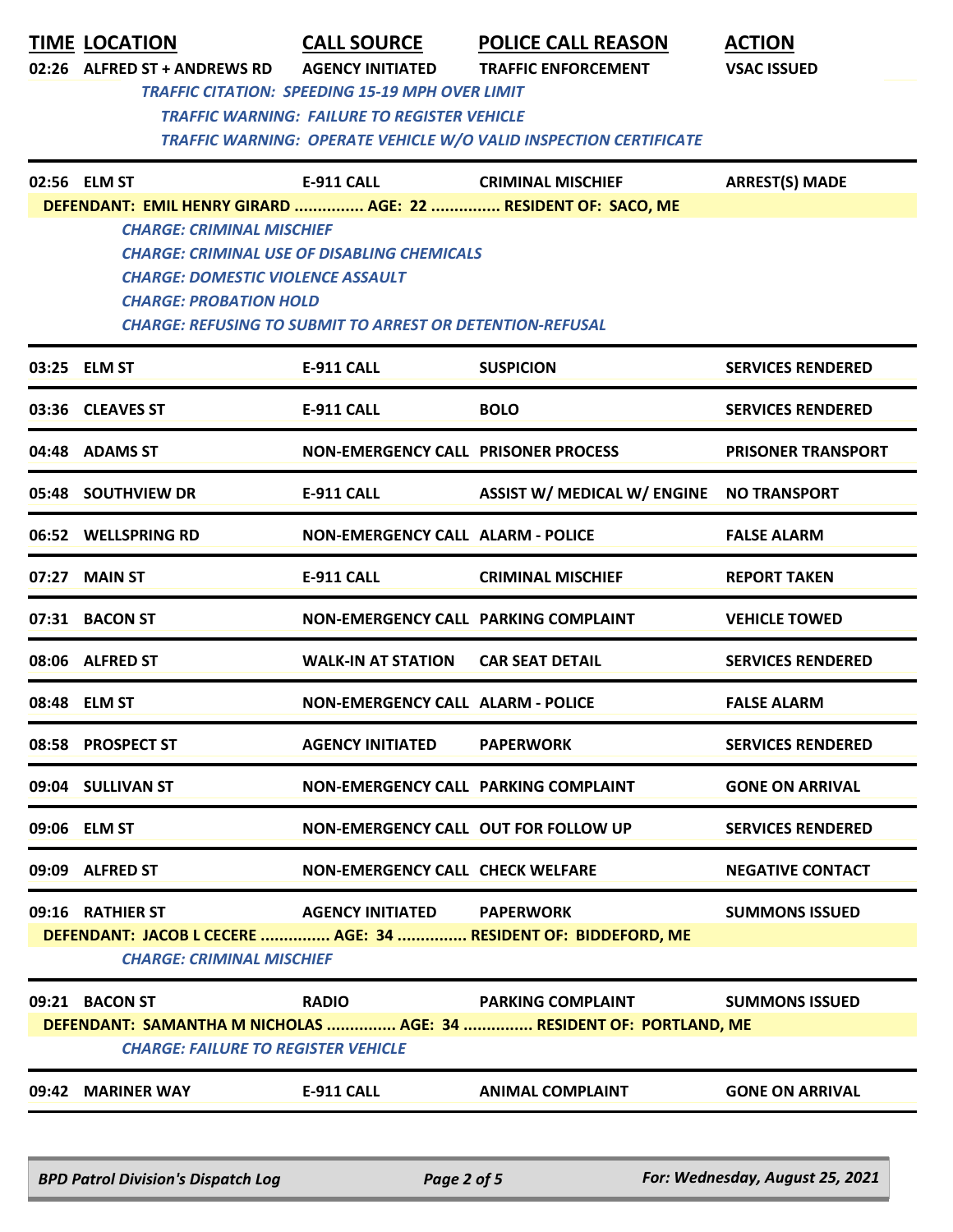| 10:33 ELM ST<br>NON-EMERGENCY CALL ARTICLES LOST/FOUND<br><b>REPORT TAKEN</b><br>10:50 WEST ST<br>911 MISUSE<br><b>E-911 CALL</b><br><b>SERVICES RENDERED</b><br><b>10:57 FORTUNES ROCKS RD</b><br><b>AGENCY INITIATED</b><br><b>COMMUNITY ENGAGEMENT</b><br><b>NO VIOLATION</b><br>11:21 BEACH HOUSE LN<br><b>AGENCY INITIATED</b><br><b>COMMUNITY ENGAGEMENT</b><br><b>NO VIOLATION</b><br><b>NON-EMERGENCY CALL THEFT</b><br><b>11:27 MAIN ST</b><br><b>REPORT TAKEN</b><br>11:34 ALFRED ST<br><b>AGENCY INITIATED</b><br><b>OUT FOR FOLLOW UP</b><br><b>SERVICES RENDERED</b><br>11:49 ALFRED ST<br><b>AGENCY INITIATED</b><br><b>OUT FOR FOLLOW UP</b><br><b>SERVICES RENDERED</b><br>12:50 LITTLE CREEK DR<br><b>NON-EMERGENCY CALL BOLO</b><br><b>SERVICES RENDERED</b><br>13:07 ELM ST<br><b>AGENCY INITIATED</b><br><b>OUT FOR FOLLOW UP</b><br><b>SERVICES RENDERED</b><br>NON-EMERGENCY CALL ASSIST W/ MEDICAL<br>13:31 CENTER ST<br><b>TRANSPORT TO HOSPITAL</b><br>13:33 ALFRED ST<br><b>AGENCY INITIATED</b><br><b>SERVICES RENDERED</b><br><b>RECOVERED STOLEN PROPERTY</b><br>14:04 WHITEWATER DR<br><b>WALK-IN AT STATION</b><br><b>SEX OFFENDER REGISTRATION</b><br><b>REPORT TAKEN</b><br><b>SERVICES RENDERED</b><br>14:24 ELM ST<br><b>NON-EMERGENCY CALL SUSPICION</b><br><b>VEHICLE CRASH - POLICE ONLY</b><br>14:30 OLD DOGS LN<br><b>WALK-IN AT STATION</b><br><b>REPORT TAKEN</b><br><b>14:53 MAIN ST</b><br><b>NON-EMERGENCY CALL ASSIST CITIZEN</b><br><b>SERVICES RENDERED</b><br>NON-EMERGENCY CALL COMMUNITY ENGAGEMENT<br><b>SERVICES RENDERED</b><br>14:55 HORRIGAN CT<br><b>MAIN ST</b><br><b>AGENCY INITIATED</b><br><b>COMMUNITY ENGAGEMENT</b><br><b>NO VIOLATION</b><br>15:01<br>15:28 HILL ST + WILSON ST<br><b>AGENCY INITIATED</b><br><b>TRAFFIC ENFORCEMENT</b><br><b>WARNING ISSUED</b><br>TRAFFIC WARNING: OPER. MV W/ EXPIRED MAINE LICENSE < OR = 90 DAYS<br><b>TRAFFIC WARNING: SPEEDING 10-14 MPH OVER LIMIT</b><br>15:36 PIKE ST<br><b>WALK-IN AT STATION</b><br><b>DOMESTIC COMPLAINTS</b><br><b>REPORT TAKEN</b><br>15:41 ALFRED ST<br><b>AGENCY INITIATED</b><br><b>OUT FOR FOLLOW UP</b><br><b>SERVICES RENDERED</b><br><b>SERVICES RENDERED</b><br>15:43 ELM ST + PRECOURT ST<br><b>E-911 CALL</b><br><b>ALL OTHER</b><br>15:53 POOL ST<br><b>AGENCY INITIATED</b><br><b>TRAFFIC ENFORCEMENT</b><br><b>WARNING ISSUED</b><br>TRAFFIC WARNING: SPEEDING 10-14 MPH OVER LIMIT<br>15:53 RAYMOND ST<br><b>AGENCY INITIATED</b><br><b>ANIMAL COMPLAINT</b><br><b>WARNING ISSUED</b> | <b>TIME LOCATION</b><br>10:10 ELM ST | <b>CALL SOURCE</b><br><b>E-911 CALL</b> | <b>POLICE CALL REASON</b><br>911 MISUSE | <b>ACTION</b><br><b>SERVICES RENDERED</b> |
|--------------------------------------------------------------------------------------------------------------------------------------------------------------------------------------------------------------------------------------------------------------------------------------------------------------------------------------------------------------------------------------------------------------------------------------------------------------------------------------------------------------------------------------------------------------------------------------------------------------------------------------------------------------------------------------------------------------------------------------------------------------------------------------------------------------------------------------------------------------------------------------------------------------------------------------------------------------------------------------------------------------------------------------------------------------------------------------------------------------------------------------------------------------------------------------------------------------------------------------------------------------------------------------------------------------------------------------------------------------------------------------------------------------------------------------------------------------------------------------------------------------------------------------------------------------------------------------------------------------------------------------------------------------------------------------------------------------------------------------------------------------------------------------------------------------------------------------------------------------------------------------------------------------------------------------------------------------------------------------------------------------------------------------------------------------------------------------------------------------------------------------------------------------------------------------------------------------------------------------------------------------------------------------------------------------------------------------------------------------------------------------------------------------------------------------------------------------------------------------------------------------------------------------|--------------------------------------|-----------------------------------------|-----------------------------------------|-------------------------------------------|
|                                                                                                                                                                                                                                                                                                                                                                                                                                                                                                                                                                                                                                                                                                                                                                                                                                                                                                                                                                                                                                                                                                                                                                                                                                                                                                                                                                                                                                                                                                                                                                                                                                                                                                                                                                                                                                                                                                                                                                                                                                                                                                                                                                                                                                                                                                                                                                                                                                                                                                                                      |                                      |                                         |                                         |                                           |
|                                                                                                                                                                                                                                                                                                                                                                                                                                                                                                                                                                                                                                                                                                                                                                                                                                                                                                                                                                                                                                                                                                                                                                                                                                                                                                                                                                                                                                                                                                                                                                                                                                                                                                                                                                                                                                                                                                                                                                                                                                                                                                                                                                                                                                                                                                                                                                                                                                                                                                                                      |                                      |                                         |                                         |                                           |
|                                                                                                                                                                                                                                                                                                                                                                                                                                                                                                                                                                                                                                                                                                                                                                                                                                                                                                                                                                                                                                                                                                                                                                                                                                                                                                                                                                                                                                                                                                                                                                                                                                                                                                                                                                                                                                                                                                                                                                                                                                                                                                                                                                                                                                                                                                                                                                                                                                                                                                                                      |                                      |                                         |                                         |                                           |
|                                                                                                                                                                                                                                                                                                                                                                                                                                                                                                                                                                                                                                                                                                                                                                                                                                                                                                                                                                                                                                                                                                                                                                                                                                                                                                                                                                                                                                                                                                                                                                                                                                                                                                                                                                                                                                                                                                                                                                                                                                                                                                                                                                                                                                                                                                                                                                                                                                                                                                                                      |                                      |                                         |                                         |                                           |
|                                                                                                                                                                                                                                                                                                                                                                                                                                                                                                                                                                                                                                                                                                                                                                                                                                                                                                                                                                                                                                                                                                                                                                                                                                                                                                                                                                                                                                                                                                                                                                                                                                                                                                                                                                                                                                                                                                                                                                                                                                                                                                                                                                                                                                                                                                                                                                                                                                                                                                                                      |                                      |                                         |                                         |                                           |
|                                                                                                                                                                                                                                                                                                                                                                                                                                                                                                                                                                                                                                                                                                                                                                                                                                                                                                                                                                                                                                                                                                                                                                                                                                                                                                                                                                                                                                                                                                                                                                                                                                                                                                                                                                                                                                                                                                                                                                                                                                                                                                                                                                                                                                                                                                                                                                                                                                                                                                                                      |                                      |                                         |                                         |                                           |
|                                                                                                                                                                                                                                                                                                                                                                                                                                                                                                                                                                                                                                                                                                                                                                                                                                                                                                                                                                                                                                                                                                                                                                                                                                                                                                                                                                                                                                                                                                                                                                                                                                                                                                                                                                                                                                                                                                                                                                                                                                                                                                                                                                                                                                                                                                                                                                                                                                                                                                                                      |                                      |                                         |                                         |                                           |
|                                                                                                                                                                                                                                                                                                                                                                                                                                                                                                                                                                                                                                                                                                                                                                                                                                                                                                                                                                                                                                                                                                                                                                                                                                                                                                                                                                                                                                                                                                                                                                                                                                                                                                                                                                                                                                                                                                                                                                                                                                                                                                                                                                                                                                                                                                                                                                                                                                                                                                                                      |                                      |                                         |                                         |                                           |
|                                                                                                                                                                                                                                                                                                                                                                                                                                                                                                                                                                                                                                                                                                                                                                                                                                                                                                                                                                                                                                                                                                                                                                                                                                                                                                                                                                                                                                                                                                                                                                                                                                                                                                                                                                                                                                                                                                                                                                                                                                                                                                                                                                                                                                                                                                                                                                                                                                                                                                                                      |                                      |                                         |                                         |                                           |
|                                                                                                                                                                                                                                                                                                                                                                                                                                                                                                                                                                                                                                                                                                                                                                                                                                                                                                                                                                                                                                                                                                                                                                                                                                                                                                                                                                                                                                                                                                                                                                                                                                                                                                                                                                                                                                                                                                                                                                                                                                                                                                                                                                                                                                                                                                                                                                                                                                                                                                                                      |                                      |                                         |                                         |                                           |
|                                                                                                                                                                                                                                                                                                                                                                                                                                                                                                                                                                                                                                                                                                                                                                                                                                                                                                                                                                                                                                                                                                                                                                                                                                                                                                                                                                                                                                                                                                                                                                                                                                                                                                                                                                                                                                                                                                                                                                                                                                                                                                                                                                                                                                                                                                                                                                                                                                                                                                                                      |                                      |                                         |                                         |                                           |
|                                                                                                                                                                                                                                                                                                                                                                                                                                                                                                                                                                                                                                                                                                                                                                                                                                                                                                                                                                                                                                                                                                                                                                                                                                                                                                                                                                                                                                                                                                                                                                                                                                                                                                                                                                                                                                                                                                                                                                                                                                                                                                                                                                                                                                                                                                                                                                                                                                                                                                                                      |                                      |                                         |                                         |                                           |
|                                                                                                                                                                                                                                                                                                                                                                                                                                                                                                                                                                                                                                                                                                                                                                                                                                                                                                                                                                                                                                                                                                                                                                                                                                                                                                                                                                                                                                                                                                                                                                                                                                                                                                                                                                                                                                                                                                                                                                                                                                                                                                                                                                                                                                                                                                                                                                                                                                                                                                                                      |                                      |                                         |                                         |                                           |
|                                                                                                                                                                                                                                                                                                                                                                                                                                                                                                                                                                                                                                                                                                                                                                                                                                                                                                                                                                                                                                                                                                                                                                                                                                                                                                                                                                                                                                                                                                                                                                                                                                                                                                                                                                                                                                                                                                                                                                                                                                                                                                                                                                                                                                                                                                                                                                                                                                                                                                                                      |                                      |                                         |                                         |                                           |
|                                                                                                                                                                                                                                                                                                                                                                                                                                                                                                                                                                                                                                                                                                                                                                                                                                                                                                                                                                                                                                                                                                                                                                                                                                                                                                                                                                                                                                                                                                                                                                                                                                                                                                                                                                                                                                                                                                                                                                                                                                                                                                                                                                                                                                                                                                                                                                                                                                                                                                                                      |                                      |                                         |                                         |                                           |
|                                                                                                                                                                                                                                                                                                                                                                                                                                                                                                                                                                                                                                                                                                                                                                                                                                                                                                                                                                                                                                                                                                                                                                                                                                                                                                                                                                                                                                                                                                                                                                                                                                                                                                                                                                                                                                                                                                                                                                                                                                                                                                                                                                                                                                                                                                                                                                                                                                                                                                                                      |                                      |                                         |                                         |                                           |
|                                                                                                                                                                                                                                                                                                                                                                                                                                                                                                                                                                                                                                                                                                                                                                                                                                                                                                                                                                                                                                                                                                                                                                                                                                                                                                                                                                                                                                                                                                                                                                                                                                                                                                                                                                                                                                                                                                                                                                                                                                                                                                                                                                                                                                                                                                                                                                                                                                                                                                                                      |                                      |                                         |                                         |                                           |
|                                                                                                                                                                                                                                                                                                                                                                                                                                                                                                                                                                                                                                                                                                                                                                                                                                                                                                                                                                                                                                                                                                                                                                                                                                                                                                                                                                                                                                                                                                                                                                                                                                                                                                                                                                                                                                                                                                                                                                                                                                                                                                                                                                                                                                                                                                                                                                                                                                                                                                                                      |                                      |                                         |                                         |                                           |
|                                                                                                                                                                                                                                                                                                                                                                                                                                                                                                                                                                                                                                                                                                                                                                                                                                                                                                                                                                                                                                                                                                                                                                                                                                                                                                                                                                                                                                                                                                                                                                                                                                                                                                                                                                                                                                                                                                                                                                                                                                                                                                                                                                                                                                                                                                                                                                                                                                                                                                                                      |                                      |                                         |                                         |                                           |
|                                                                                                                                                                                                                                                                                                                                                                                                                                                                                                                                                                                                                                                                                                                                                                                                                                                                                                                                                                                                                                                                                                                                                                                                                                                                                                                                                                                                                                                                                                                                                                                                                                                                                                                                                                                                                                                                                                                                                                                                                                                                                                                                                                                                                                                                                                                                                                                                                                                                                                                                      |                                      |                                         |                                         |                                           |
|                                                                                                                                                                                                                                                                                                                                                                                                                                                                                                                                                                                                                                                                                                                                                                                                                                                                                                                                                                                                                                                                                                                                                                                                                                                                                                                                                                                                                                                                                                                                                                                                                                                                                                                                                                                                                                                                                                                                                                                                                                                                                                                                                                                                                                                                                                                                                                                                                                                                                                                                      |                                      |                                         |                                         |                                           |
|                                                                                                                                                                                                                                                                                                                                                                                                                                                                                                                                                                                                                                                                                                                                                                                                                                                                                                                                                                                                                                                                                                                                                                                                                                                                                                                                                                                                                                                                                                                                                                                                                                                                                                                                                                                                                                                                                                                                                                                                                                                                                                                                                                                                                                                                                                                                                                                                                                                                                                                                      |                                      |                                         |                                         |                                           |
|                                                                                                                                                                                                                                                                                                                                                                                                                                                                                                                                                                                                                                                                                                                                                                                                                                                                                                                                                                                                                                                                                                                                                                                                                                                                                                                                                                                                                                                                                                                                                                                                                                                                                                                                                                                                                                                                                                                                                                                                                                                                                                                                                                                                                                                                                                                                                                                                                                                                                                                                      |                                      |                                         |                                         |                                           |

*BPD Patrol Division's Dispatch Log Page 3 of 5 For: Wednesday, August 25, 2021*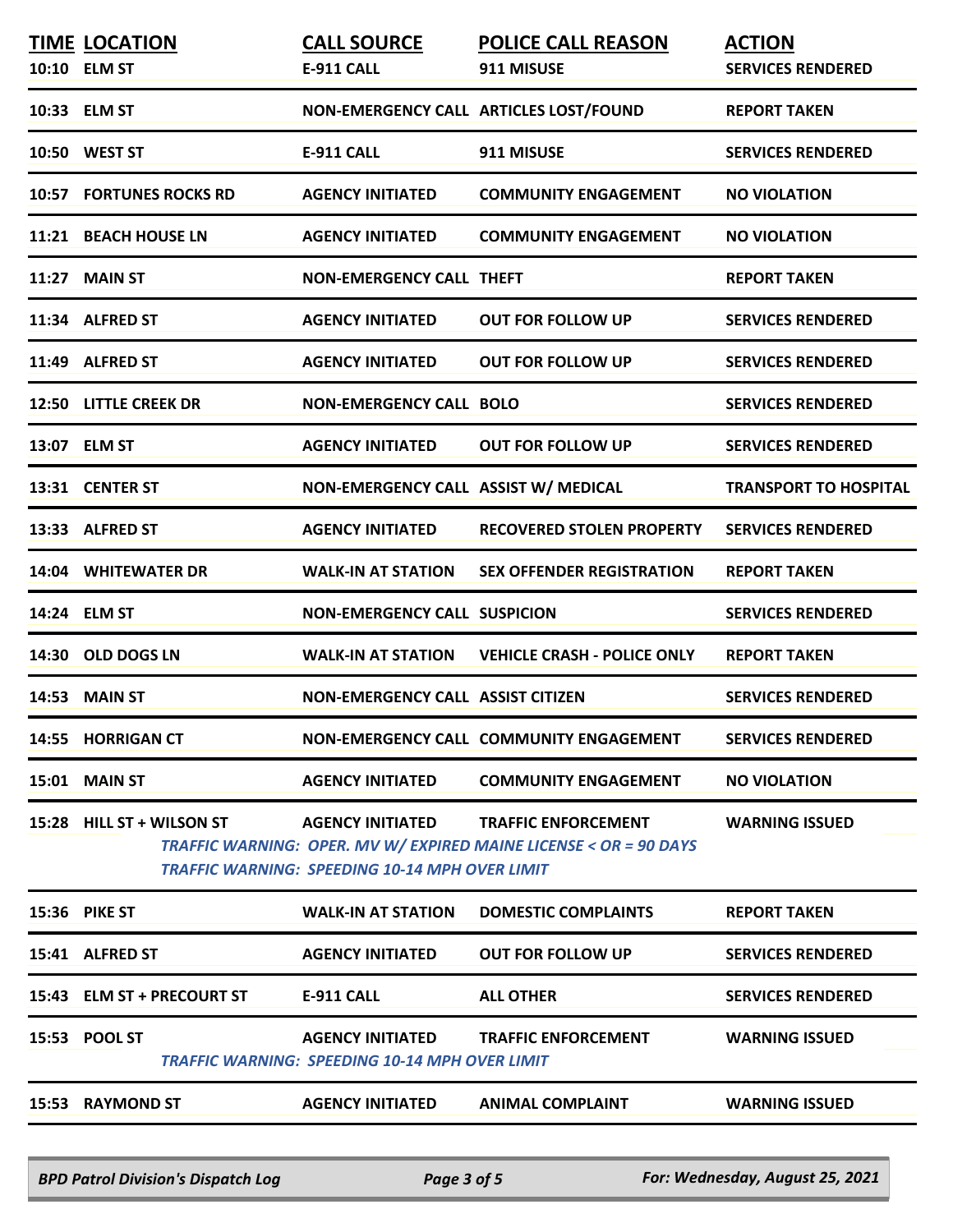|                                                                                                                                                                                                                                                                                                                                                                                                       | <b>TIME LOCATION</b><br>16:02 FOSS ST                                                                                          | <b>CALL SOURCE</b><br><b>WALK-IN AT STATION</b>                                   | <b>POLICE CALL REASON</b><br><b>CIVIL COMPLAINT</b>                                                                                                                       | <b>ACTION</b><br><b>CIVIL COMPLAINT</b> |  |
|-------------------------------------------------------------------------------------------------------------------------------------------------------------------------------------------------------------------------------------------------------------------------------------------------------------------------------------------------------------------------------------------------------|--------------------------------------------------------------------------------------------------------------------------------|-----------------------------------------------------------------------------------|---------------------------------------------------------------------------------------------------------------------------------------------------------------------------|-----------------------------------------|--|
|                                                                                                                                                                                                                                                                                                                                                                                                       | 16:02 GRAHAM ST                                                                                                                | <b>NON-EMERGENCY CALL ALL OTHER</b>                                               |                                                                                                                                                                           | <b>REPORT TAKEN</b>                     |  |
|                                                                                                                                                                                                                                                                                                                                                                                                       | 16:03 POOL ST                                                                                                                  | <b>AGENCY INITIATED</b><br><b>TRAFFIC WARNING: SPEEDING 10-14 MPH OVER LIMIT</b>  | <b>TRAFFIC ENFORCEMENT</b>                                                                                                                                                | <b>WARNING ISSUED</b>                   |  |
|                                                                                                                                                                                                                                                                                                                                                                                                       | 16:12 ELM ST + PRECOURT ST                                                                                                     |                                                                                   | NON-EMERGENCY CALL TRAFFIC LIGHT MALFUNCTION                                                                                                                              | <b>SERVICES RENDERED</b>                |  |
|                                                                                                                                                                                                                                                                                                                                                                                                       | <b>16:33 FORTUNES ROCKS RD</b>                                                                                                 | <b>AGENCY INITIATED</b>                                                           | <b>COMMUNITY ENGAGEMENT</b>                                                                                                                                               | <b>NO VIOLATION</b>                     |  |
|                                                                                                                                                                                                                                                                                                                                                                                                       | 16:52 MILLER AVE                                                                                                               | <b>AGENCY INITIATED</b>                                                           | <b>OUT FOR FOLLOW UP</b>                                                                                                                                                  | <b>SERVICES RENDERED</b>                |  |
|                                                                                                                                                                                                                                                                                                                                                                                                       | 16:54 BIRCH ST                                                                                                                 | <b>WALK-IN AT STATION</b>                                                         | <b>ESCORTS / RELAYS</b>                                                                                                                                                   | <b>SERVICES RENDERED</b>                |  |
|                                                                                                                                                                                                                                                                                                                                                                                                       | 17:00 BEACH HOUSE LN                                                                                                           | <b>AGENCY INITIATED</b>                                                           | <b>COMMUNITY ENGAGEMENT</b>                                                                                                                                               | <b>NO VIOLATION</b>                     |  |
|                                                                                                                                                                                                                                                                                                                                                                                                       | 17:01 POOL ST + MARIAL AVE                                                                                                     | <b>AGENCY INITIATED</b><br><b>TRAFFIC CITATION: SPEEDING 25-29 MPH OVER LIMIT</b> | <b>TRAFFIC ENFORCEMENT</b>                                                                                                                                                | <b>VSAC ISSUED</b>                      |  |
|                                                                                                                                                                                                                                                                                                                                                                                                       | 17:17 BOULDER WAY                                                                                                              | NON-EMERGENCY CALL DISTURBANCE / NOISE                                            |                                                                                                                                                                           | <b>WARNING ISSUED</b>                   |  |
|                                                                                                                                                                                                                                                                                                                                                                                                       | 17:24 KOSSUTH ST                                                                                                               | NON-EMERGENCY CALL THEFT                                                          |                                                                                                                                                                           | <b>REPORT TAKEN</b>                     |  |
|                                                                                                                                                                                                                                                                                                                                                                                                       | 17:27 OAK ST + POOL ST                                                                                                         | <b>NON-EMERGENCY CALL BOLO</b>                                                    |                                                                                                                                                                           | <b>NEGATIVE CONTACT</b>                 |  |
|                                                                                                                                                                                                                                                                                                                                                                                                       | 17:57 ALFRED ST + SUMMER ST AGENCY INITIATED                                                                                   |                                                                                   | <b>TRAFFIC ENFORCEMENT</b><br>TRAFFIC WARNING: USE OF HANDHELD DEVICE WHILE OPERATING MV (1ST OFFENSE)                                                                    | <b>WARNING ISSUED</b>                   |  |
|                                                                                                                                                                                                                                                                                                                                                                                                       | 18:04 ELM ST                                                                                                                   | NON-EMERGENCY CALL SHOPLIFTING                                                    |                                                                                                                                                                           | <b>REPORT TAKEN</b>                     |  |
|                                                                                                                                                                                                                                                                                                                                                                                                       | 18:08 ALFRED ST                                                                                                                | <b>AGENCY INITIATED</b>                                                           | <b>TRAFFIC ENFORCEMENT</b><br>TRAFFIC WARNING: OPERATING VEHICLE WITH INADEQUATE BRAKE LIGHTS<br>TRAFFIC WARNING: USE OF HANDHELD DEVICE WHILE OPERATING MV (1ST OFFENSE) | <b>WARNING ISSUED</b>                   |  |
|                                                                                                                                                                                                                                                                                                                                                                                                       | 18:22 ALFRED ST<br>DEFENDANT: STEPHANIE J DOTY  AGE: 46  RESIDENT OF: ALFRED, ME<br><b>CHARGE: FAILURE TO REGISTER VEHICLE</b> |                                                                                   | NON-EMERGENCY CALL VEHICLE CRASH - POLICE ONLY                                                                                                                            | <b>SUMMONS ISSUED</b>                   |  |
| 18:32 POOL ST + DECARY RD<br><b>NON-EMERGENCY CALL BOLO</b><br><b>SUMMONS ISSUED</b><br>DEFENDANT: ALEXIS NADINE IRVING  AGE: 28  RESIDENT OF: BIDDEFORD, ME<br><b>CHARGE: FAIL TO PROVIDE CORRECT NAME, ADDRESS, DOB</b><br><b>CHARGE: OPERATING WHILE LICENSE SUSPENDED OR REVOKED-OUI</b><br><b>CHARGE: OPERATING WITH SUSPENDED REGISTRATION</b><br><b>CHARGE: VIOLATING CONDITION OF RELEASE</b> |                                                                                                                                |                                                                                   |                                                                                                                                                                           |                                         |  |
|                                                                                                                                                                                                                                                                                                                                                                                                       | 19:25 ELM ST                                                                                                                   | <b>E-911 CALL</b>                                                                 | 911 MISUSE                                                                                                                                                                | <b>UNFOUNDED</b>                        |  |
|                                                                                                                                                                                                                                                                                                                                                                                                       | 19:25 MAINE TPKE + ALFRED ST                                                                                                   | <b>NON-EMERGENCY CALL BOLO</b>                                                    |                                                                                                                                                                           | <b>GONE ON ARRIVAL</b>                  |  |
|                                                                                                                                                                                                                                                                                                                                                                                                       | <b>BPD Patrol Division's Dispatch Log</b>                                                                                      | Page 4 of 5                                                                       |                                                                                                                                                                           | For: Wednesday, August 25, 2021         |  |